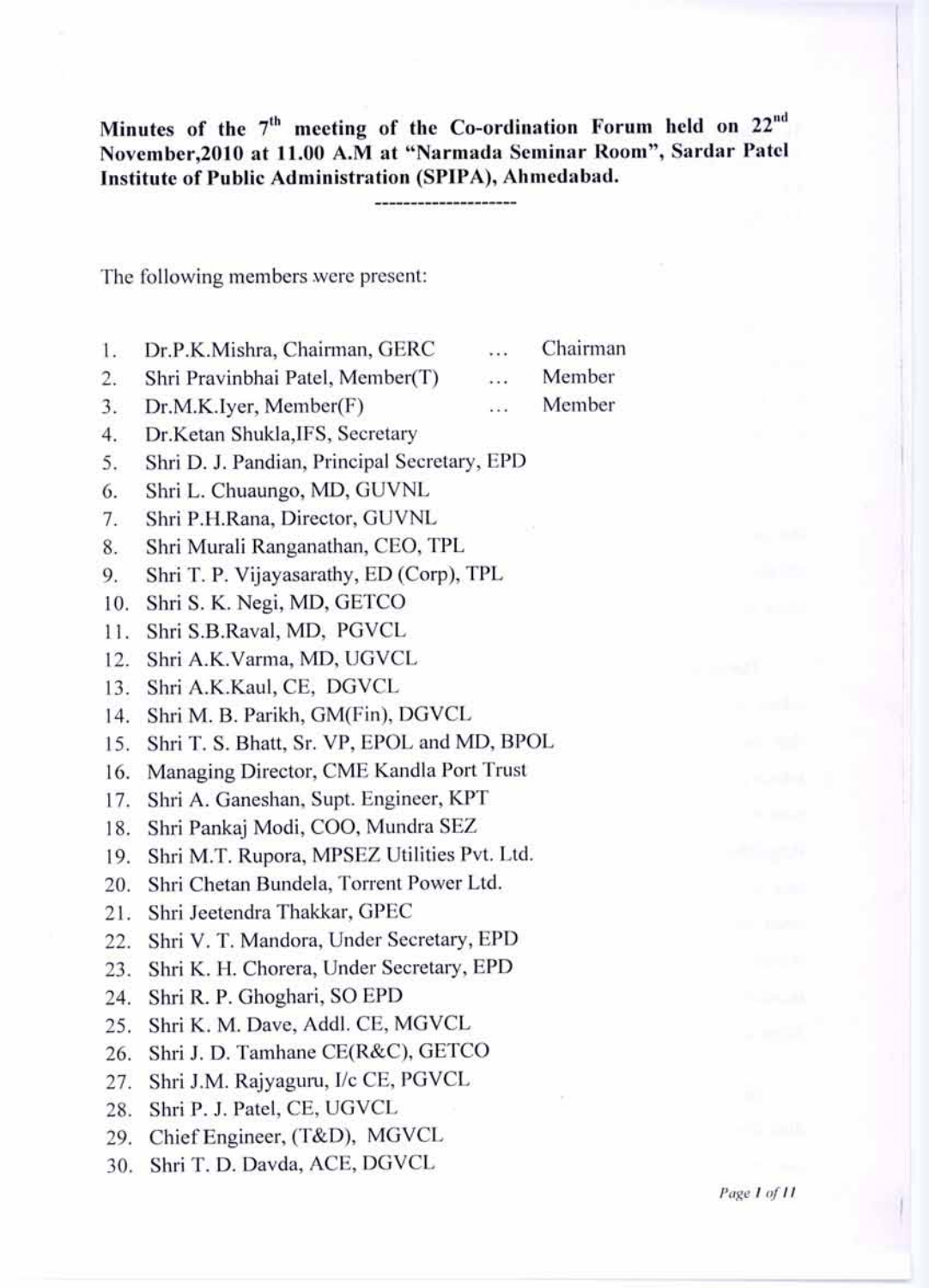- 31. Shri J.J.Gandhi, Dy.CAO, PGVCL
- 32. Smt. Venu Birappa, I/c Exe. Engineer, GETCO
- 33. Shri B. N. Raval, CEI

,41

- 34. Shri V. B. Buch, GEDA
- 35. Shri S.B. Patil, Dy. Director GEDA

Dr.P.K.Mishra, Chairman, GERC welcomed all the members and invitees to the State Co-ordination Forum. He introduced Dr. M.K.Iyer, Member(F) and Dr. Ketan Shukla, Secretary to the Commission, who have joined GERC recently.

At the outset, the Chairman complimented the utilities and other players in the power sector on achieving higher efficiency levels, improved consumer relations and ensuring fast growth in the power sector. However, he felt that there is scope for improvement which should be taken up in the right earnest.

Thereafter, the Chairman briefly explained the agenda items that are to be taken up for discussion. Briefing the Co-ordination forum the Chairman stated that the Commission is in the process of notifying new MYT Regulations for which a consultant has been appointed. The reports of the consultants have been received and it is likely that the Commission would publish the Draft Regulations for comments by the end of the month. However, in order to ensure that the process of tariff determination is not unduly delayed, the utilities have been asked to submit their MYT petitions by  $10<sup>th</sup>$  December 2010 so as to ensure timely determination of tariff and such other activities. He further indicated that the new MYT Regulations shall merge both the existing MYT Regulations as well as Terms and Conditions of Tariff Regulations.

He further pointed out that many of the utilities are not fully complying the directives of the Commission which is viewed seriously. In fact, some of the studies such as cost of service, fresh study of agricultural consumption etc.

*Page 2 of 11*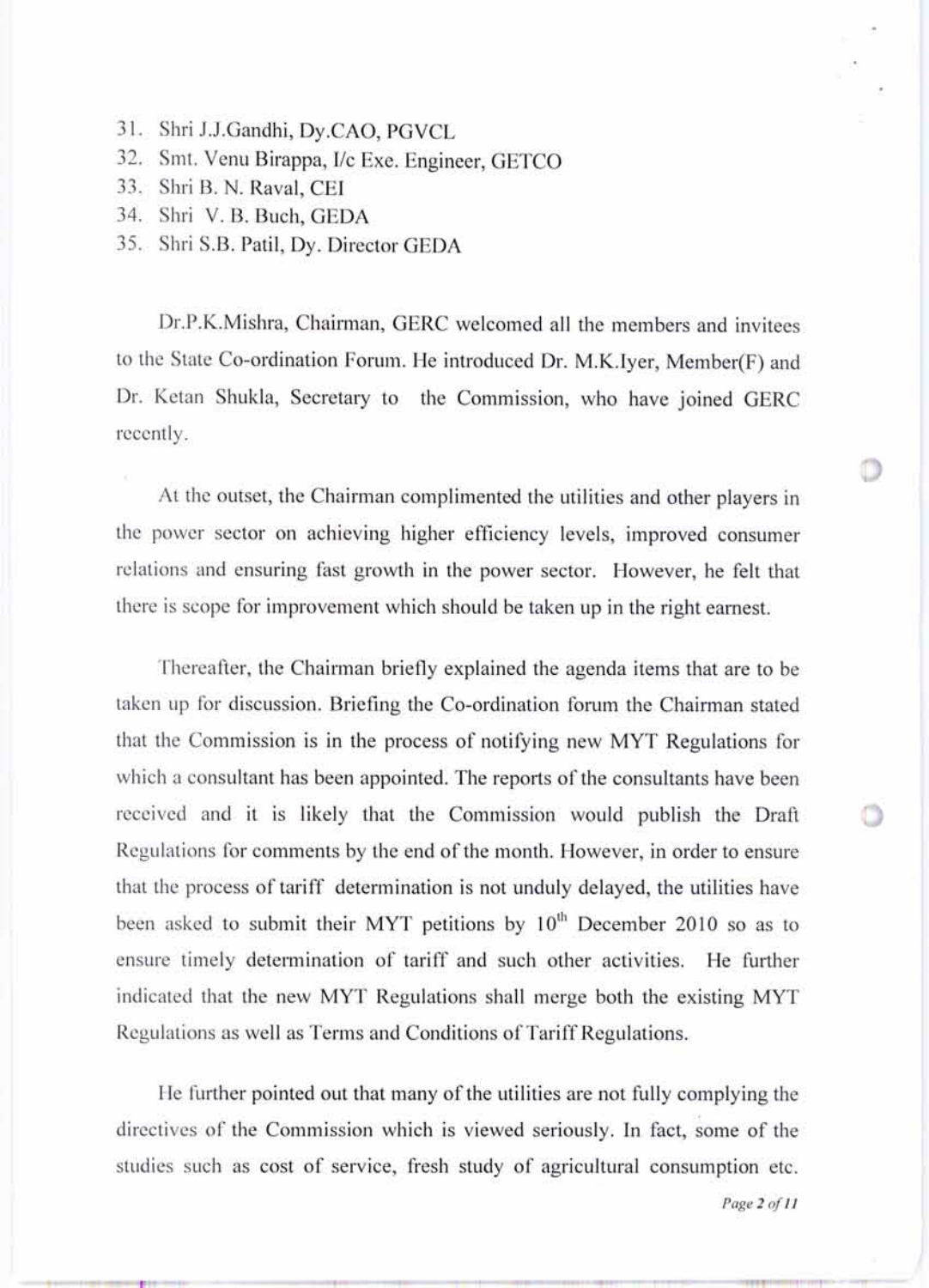required to be undertaken by the utilities have not been completed. He directed the utilities to complete the same at the earliest and inform the Commission of its status.

It was pointed out that many common mistakes creep into the PPA signed between GUVNL and generators. The PPA should follow the various guidelines and norms set by the GERC.

The Chairman informed that the Commission has come out with a Draft Intra-state Open Access Regulation, which is available for comments. He requested the utilities and other organizations to send their suggestions within the time limit prescribed in the draft notification.

It was pointed out by the Chairman that the SLDC is sometimes delaying issuing of State Energy Accounting and UI Account as per the Intra-State ABT order issued by the Commission. Some of the constituents have complained regarding the delay. SLDC was advised to complete the State Energy Accounting and UI Account and make it upto date.

On the performance of CGRF of the licensees, it was observed the CGRFs do not meet regularly and there is lack of publicity on this aspect. He further pointed out that some of the orders of CGRFs and Ombudsman are not implemented within the time limit prescribed on some pretext or the other. He directed the utilities and all concerned that the orders of CGRFs and Ombudsman should be implemented in the right earnest if no further legal course is being sought by them. The Chairman further pointed out that the Commission is in the process of reviewing the CGRF and Ombudsman Regulations based on the recommendations made by the Working Group of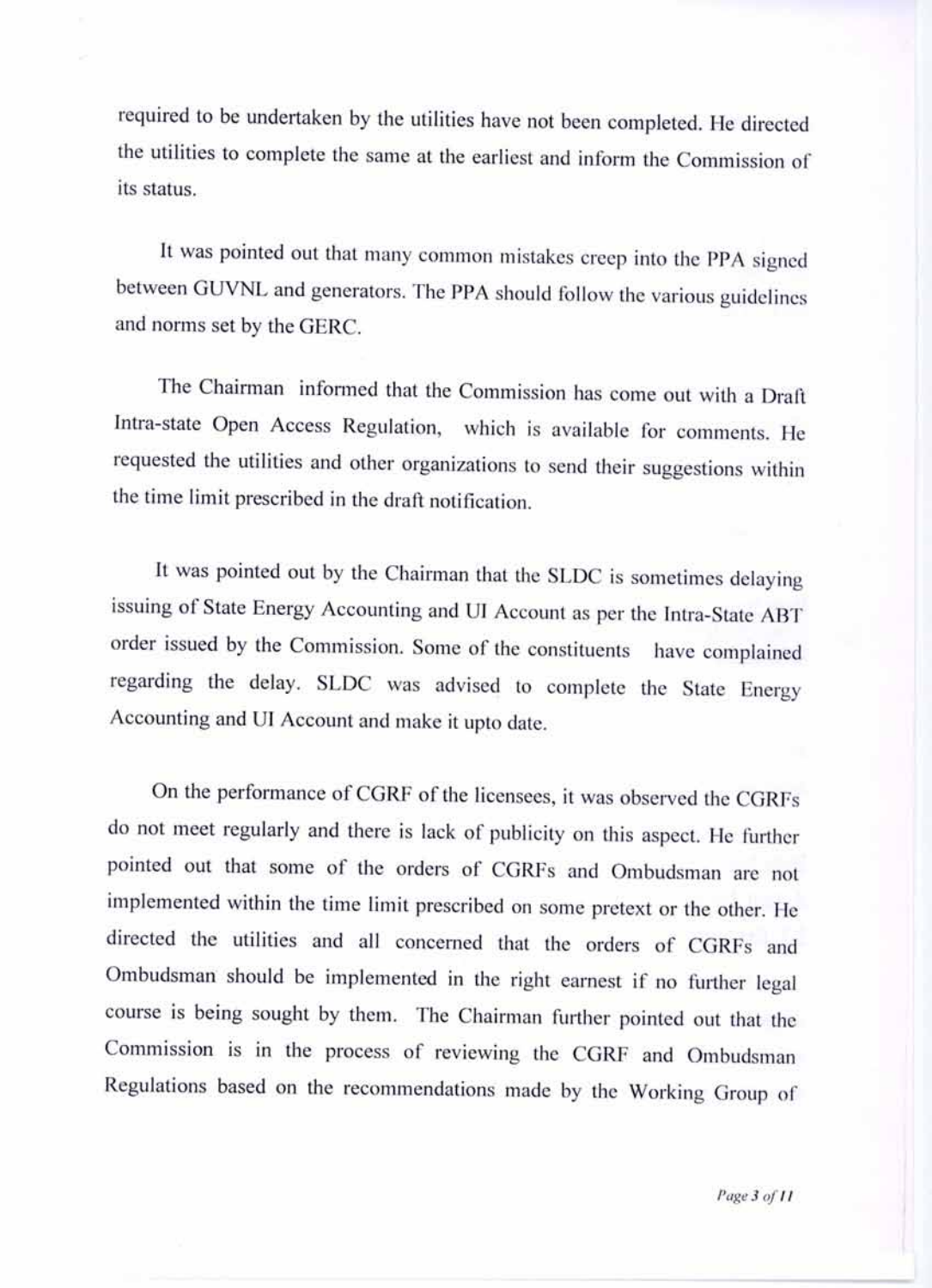Forum of Regulators. The Draft Regulations will be put up on the website of the Commission and the members were requested to give suggestions in this regard.

The Chairman pointed out that the REC Mechanism is already notified by the Commission and GEDA is appointed as the State Nodal Agency for this work. GEDA was asked to make all necessary arrangements and set a proper system for implementation of the REC Mechanism. However, he indicated that there is provision of financial support like hardware, software, recruitment and training of personnel etc. from the Central Agencies and GEDA should take advantage of this facility.

Then the Agenda Items were taken up for detailed discussion.

# **Item No.1 Confirmation of the minutes of the 6<sup>th</sup> meeting of the Co-ordination Forum** held on 15<sup>th</sup> June, 2010.

The minutes of the  $6<sup>th</sup>$  meeting of the Co-ordination Forum held on  $15<sup>th</sup>$  June, 2010 had been sent to all the members. Since no comments were received from any of the members, the minutes were approved.

#### **Item No.2**

#### **Action Taken Report**

#### **2.1 Demand Side Management**

It was discussed in the last meeting that the Govt. of Gujarat has introduced a Pilot project for replacement of the agricultural pumpsets with efficient energy pumpsets. The said scheme is applied to the consumers who are getting the power supply of HP based tariff. During the discussion, it was

*Page 4 of 11* 

.1. II 011411 4.4.101,1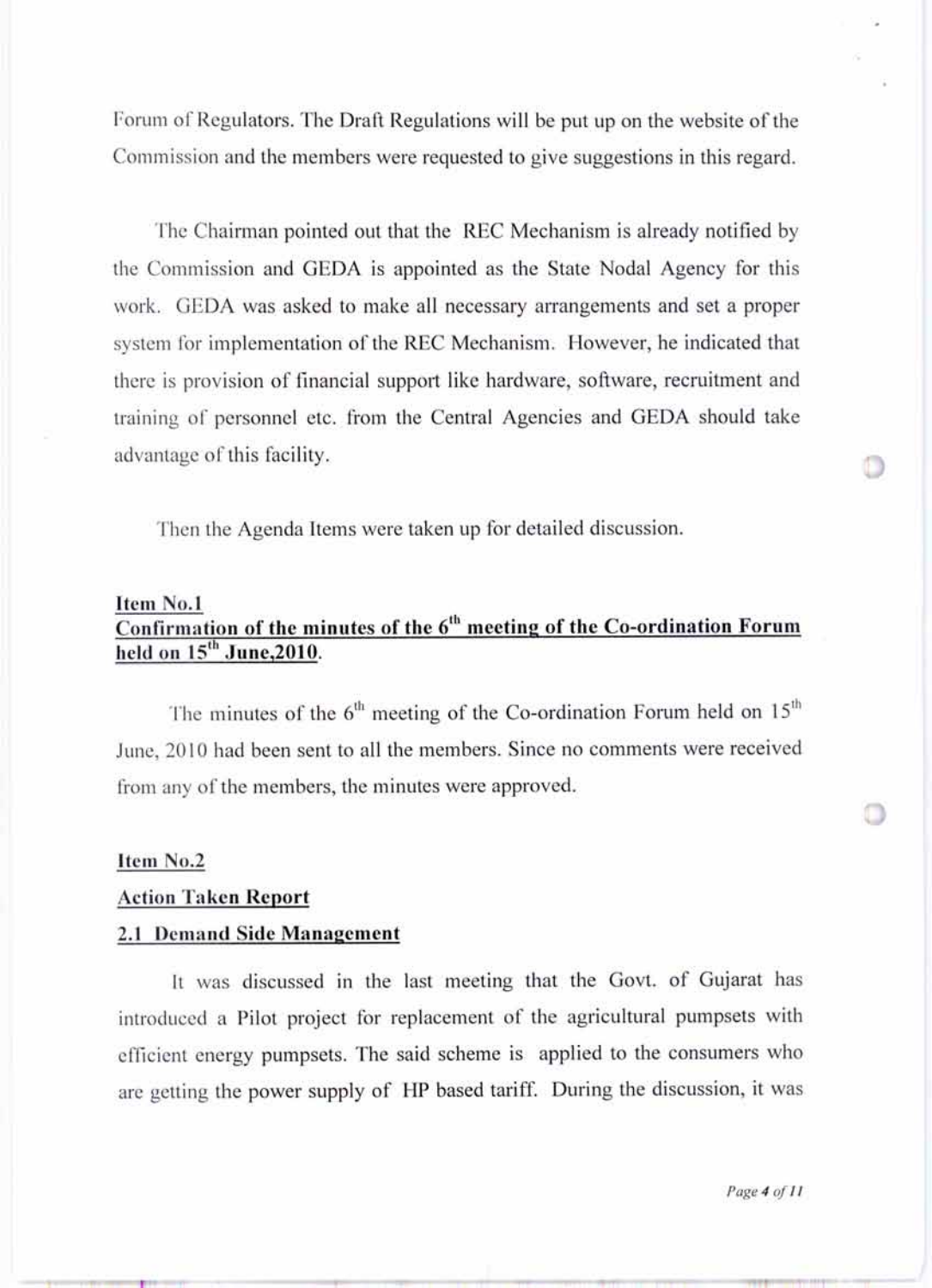observed that the said scheme in its present form does not seem to be beneficial as envisaged.

Shri Verma, MD, UGVCL indicated that the scheme of ESCOM on replacement of energy efficient pumpsets have not shown huge savings as envisaged. The report in this regard, has already been submitted to the Energy & Petrochemicals Department for review of the same. The Chairman, GERC pointed out that the scheme should be suitably modified to ensure its benefits.

On the issue of BEE proposal as a part of DSM for agricultural feeders, it was observed that both MGVCL and PGVCL have not implemented the pilot scheme through ESCO in the absence of a proper mechanism for verification of efficiency and savings. However, the Chairman, GERC asked the distribution licensees to implement the pilot scheme of BEE within the stipulated time. MD, GUVNL indicated that a better mechanism of incentive to the farmers should be provided for using energy efficient pumps and energy conservation. It should also be explored on the possibility of 24 hours supply to agricultural sector in view of the likely energy surplus in the State in the future, though it may imply tariff reflecting the cost of supply.

# **2.2 Action plan regarding Ring Fencing of SLDC**

Ring Fencing of the SLDC is a critical requirement and all efforts should be made to ensure that the SLDC becomes independent in its operation. Shri L Chuaungo, M.D GUVNL informed that the decision in this regard would be taken in consultation with Govt. of Gujarat at the earliest.

# **Item No.3 Power Sector Scenario**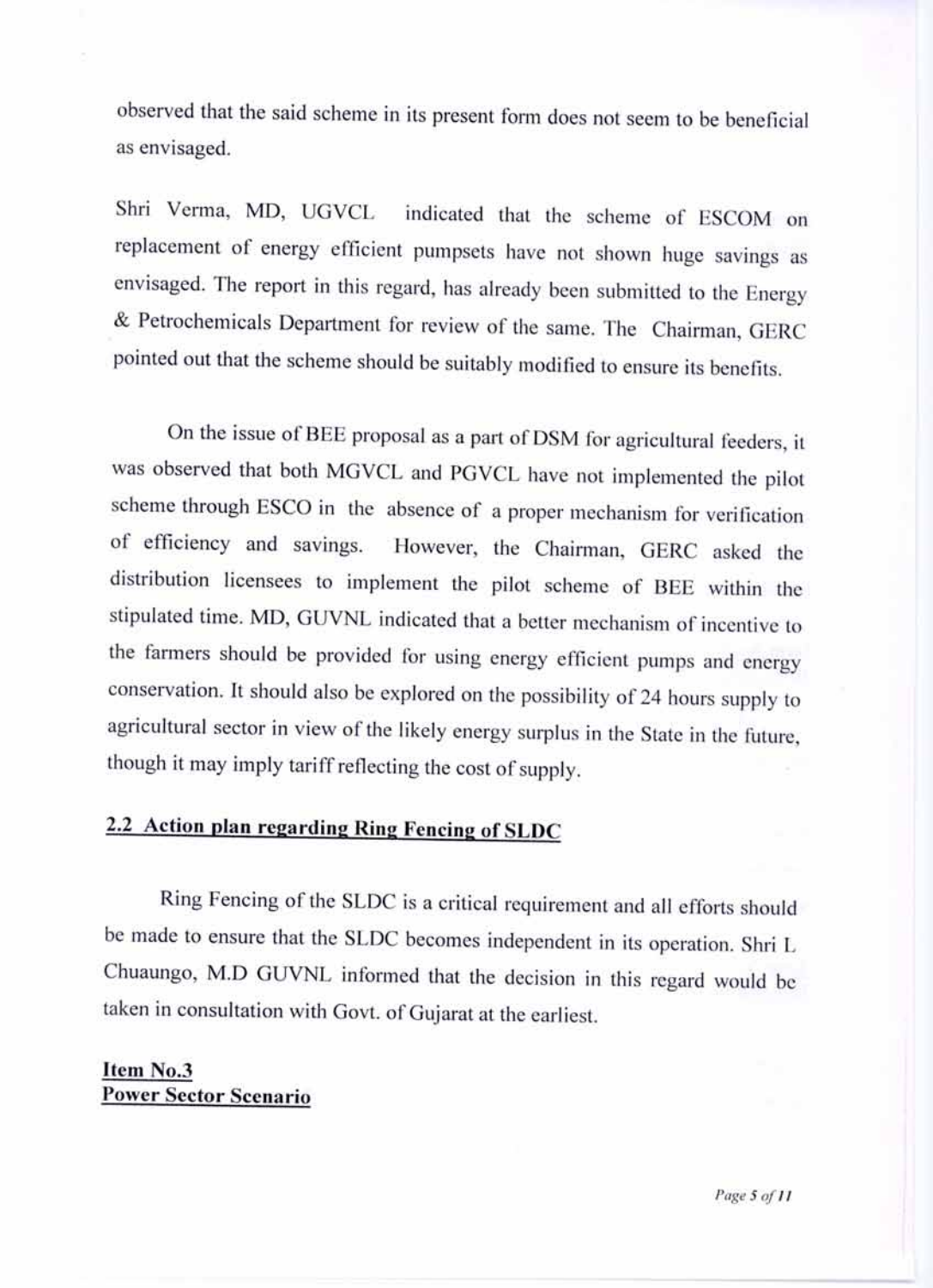A detailed power-point presentation was made by GUVNL in this regard. A copy is attached as Annexure-I.

# **Item No.4 Status of Determination of Open Access Surcharge**

It was observed that Open Access is not picking up in the State for various reasons. The Commission has also brought down the cross subsidy surcharge to 51 paise per unit uniformly. It is expected that this measure may encourage open access competition in the power sector. Shri L Chuaungo, MD, GUVNL indicated that open access is currently limited to generators and captive consumers and very little to other consumers. However, SLDC should make all efforts to ensure open access to all the consumers and other applicants based on the Open Access Regulations of the Commission.

### **Item No.5 Intra-state ABT**

MD, GUVNL pointed out that there are some delays in issuing energy account as well as setting the UI charges for all the constituents under the Intrastate ABT. However, the SLDC is now geared up and shall expedite the pending account within the time frame. SLDC shall submit the status report covering State Energy Account and UI charges, payments made/received, amount pending/receivable by the utilities etc.

## **Item No.6 Renewable Energy**

Chairman, GERC pointed out that the Commission has already issued tariff orders for Renewable Energy such as wind, solar, biomass and bagasse based projects. He further indicated that RPO regulations are also in place as well as

*Page 6 of 11*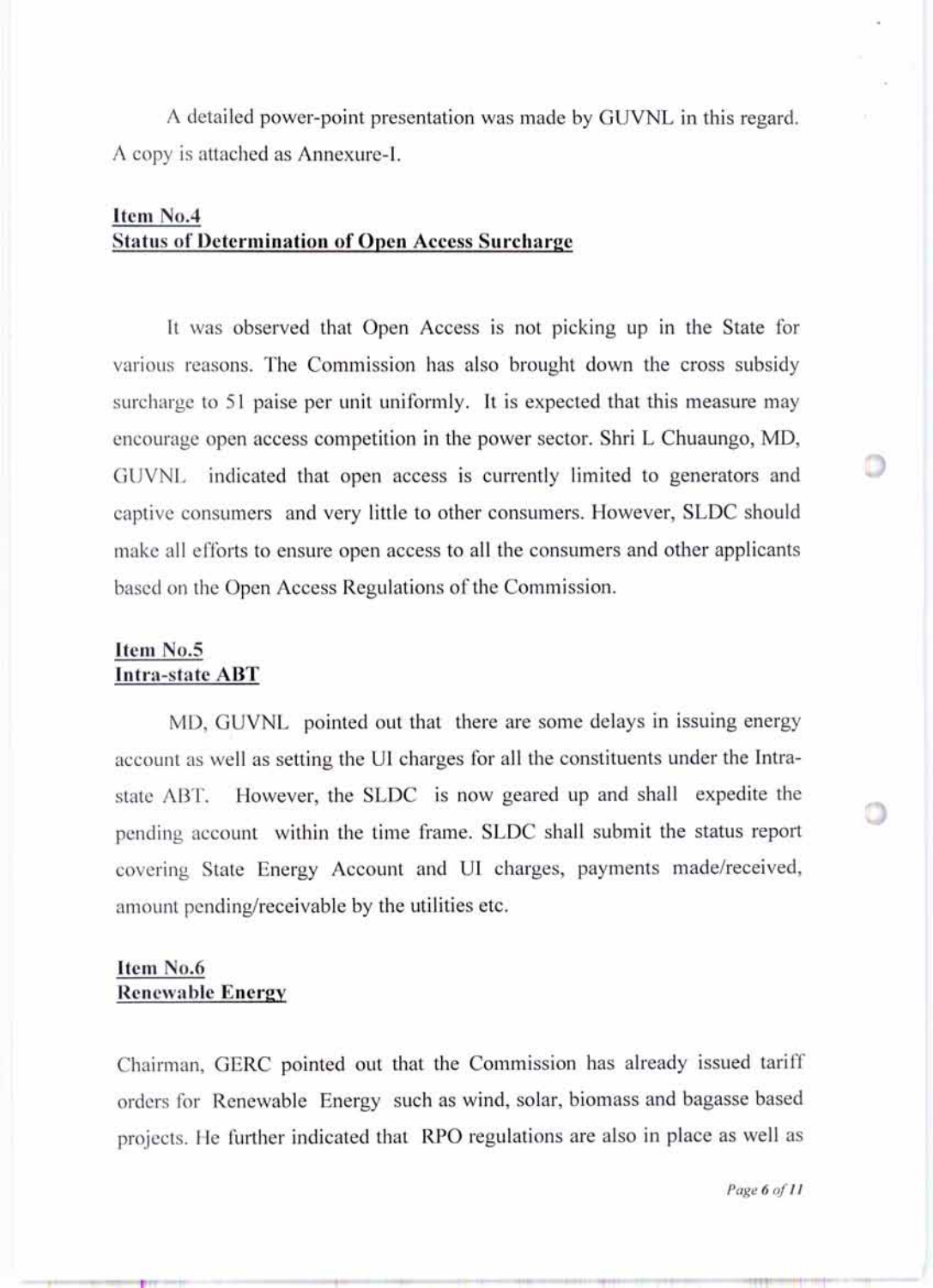REC mechanism. He suggested that all utilities must make efforts towards fulfillment of above RPO. It was pointed out by Shri Murali Ranganathan, CEO, TPL that they are unable to attract many wind power generators even though they had advertised for the same in newspapers a number of times. MD, GETCO indicated that GETCO would shares information on the availability of supply from wind energy generators to fulfill TPL's wind power RPO.

## **Item No.7 New Notifications**

Chairman informed the members about the amendments made to the regulations on Security Deposit and Supply Code. Amendments to the Security Deposit Regulations was made vide notification No. 5 of 2010 which provide that the consumers having the Contract Demand of 1 MVA or more have the option to furnish Security Deposit in the form of irrevocable bank Guarantee initially valid for a period of two years with further claim period of 3 months.

Notification No.6 of 2010 is the third amendment in the Supply Code related matters issued by the Commission in which distribution licensees are eligible to recover old dues from the new applicants as and when new connection, re-connection, addition or reduction of load claimed by the consumer. It will be helpful to the licensees to recover the same from the consumers and ultimately reduce the loss in the revenue.

# Item No. 8 Renewable Energy Certificate.

The Chairman, GERC informed that the Commission has notified Regulations on Procurement of Energy from Renewable sources 2010. The said Regulations provide that the obligators of the Renewable Power Purchase are able to fulfill their obligation through Renewable Energy Certificate. It is a

*Page 7 of 11*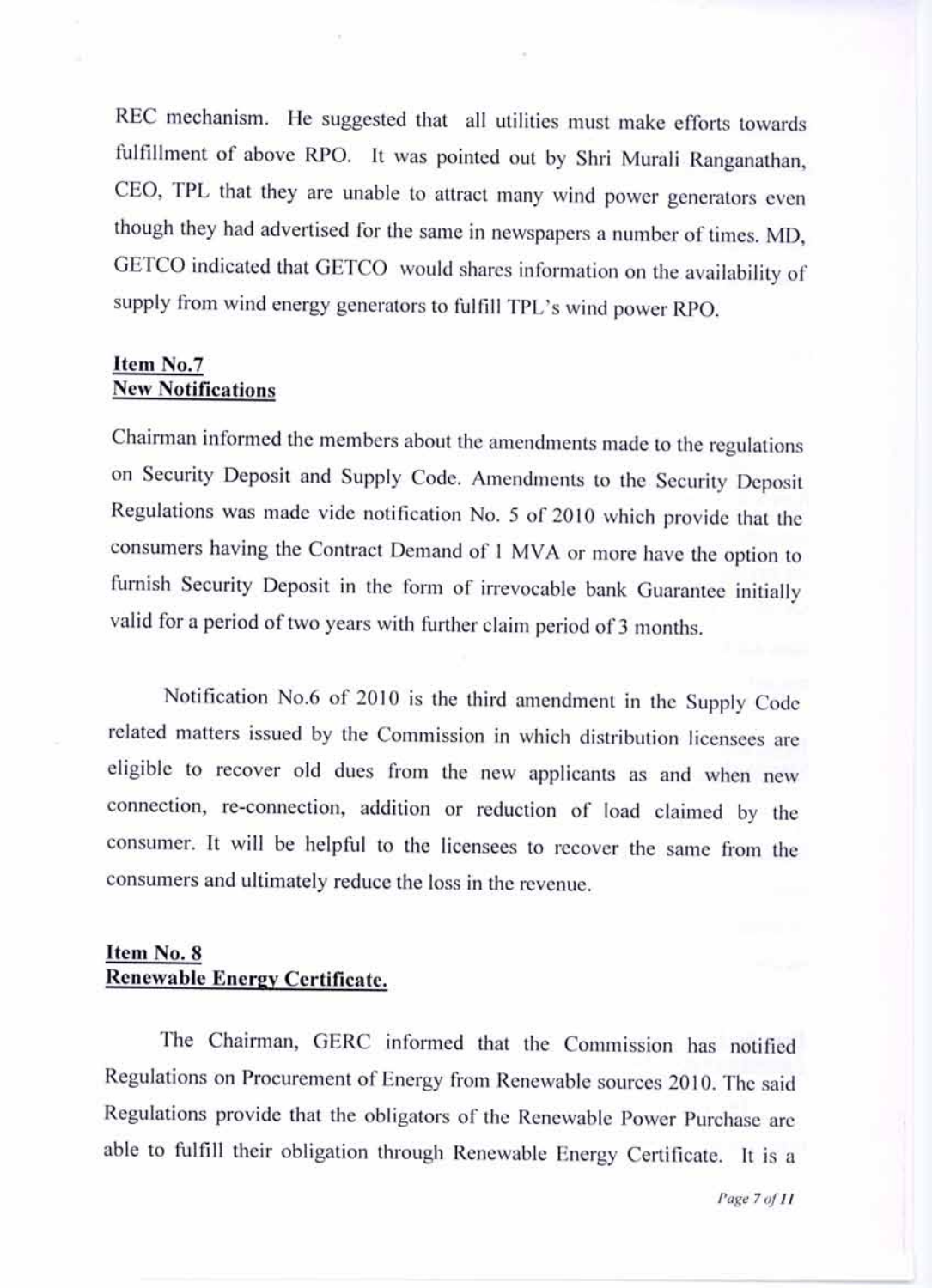mechanism which enables the obligators to fulfill their obligation by procurement of the said certificate instead of procuring renewable energy. The obligators such as captive consumers who have established their small CGP are also obligated to fulfill the RPO. However, in case of CGP which are not connected with grid they may not be able to fulfill their RPO and the same could invite penalty on them. To avoid such circumstances the REC is a mechanism which will be beneficial to the obligators like CGP holders and open access customers who require to fulfill the RPO.

The National Action Plan on climate change envisages that the Renewable Power Purchase obligation be introduced from 2009-10 @ 5% of consumed energy by the persons concerned. There are number of States which are having potential of Renewable Energy sources while some of the States do not have such resources. Hence, the States which have less potential of Renewable Energy Sources would be able to comply with the RPO obligation through purchase of REC.

# **Item No.9 Standard of Performance (SoP)**

It was observed that through the utilities are providing data on quarterly basis, they are not providing /uploading the data on an annual basis on their website. As per clause 14(5) of the SoP Regulation, it is the duty of the licensee to submit the same to the Commission on annual basis and also upload the same on their website. Utilities were directed to ensure the same.

## **Item No.10 Amendments to Terms & Conditions of Tariff and MYT Regulations**

The Chairman informed the members that the Commission will shortly come out with a draft regulation on Multi Year Tariff (MYT) regulations which

*Page 8 of 11* 

044.r. ■ 4.14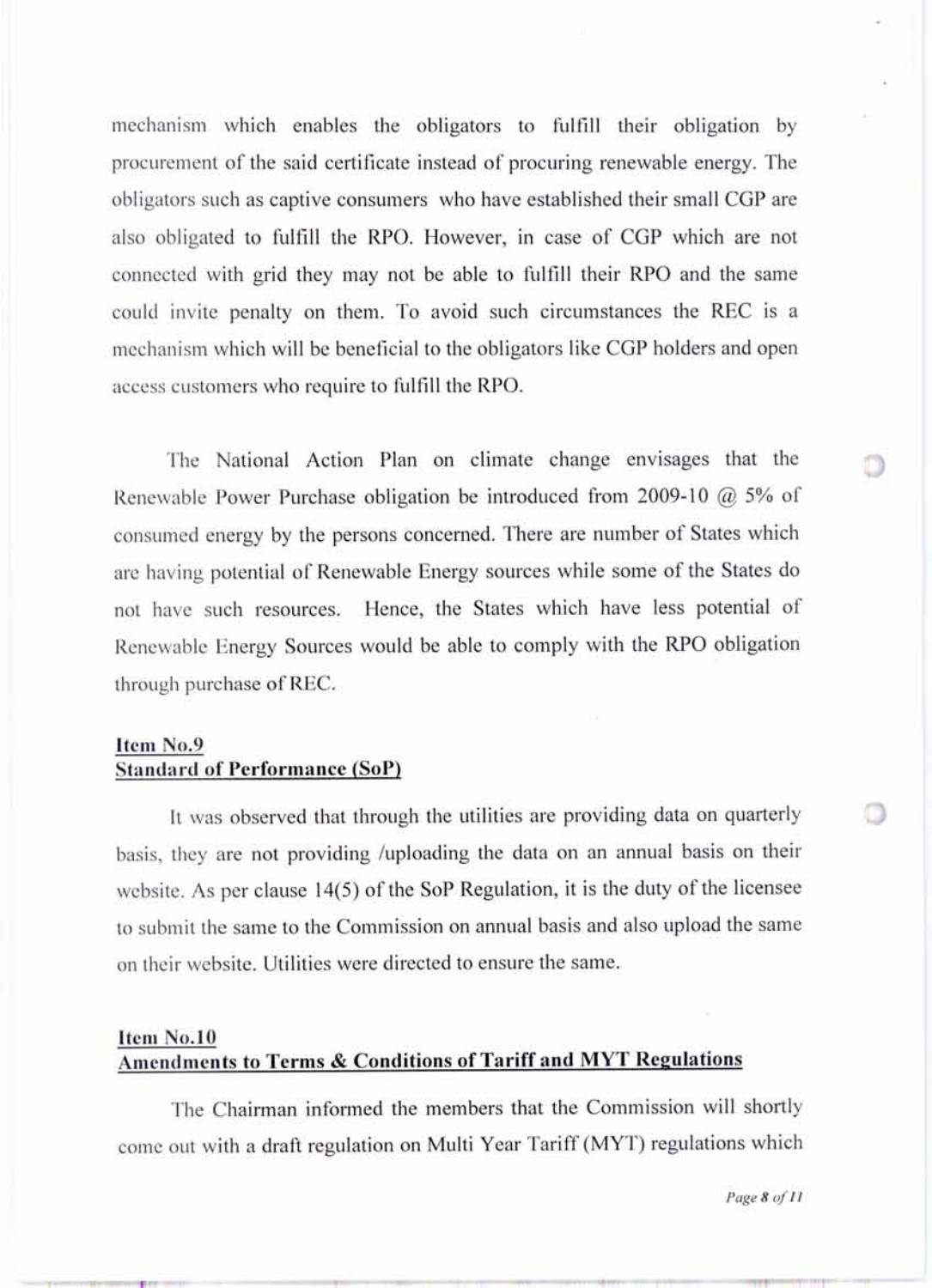would combine the provisions in existing MYT regulations and in Terms & Conditions of Tariff regulation.

The second control period of MYT is of five years. The filing of tariff petitions should be done by  $10^{th}$  of December, 2010 by every licensee.

#### **Item No.11 Any other item**

Shri Murali Ranganathan, CEO, TPL, stated that peak demand of power is increasing at the rate of 7.5% to 8% in the areas of Ahmedabad and Gandhinagar licensee areas. Due to urbanization and expansion in the above two cities, it is essential to make long-term forecasting preferably for a period of 20 years. This would help in planning of future power requirement in his area of operation. He further stated that the present demand which is around 1100 MVA may cross to 3500 MVA within next 20 years. It may also be necessary to interact with various agencies such as AUDA, Municipal Corporation and such other agencies to identify corridors and enable the distribution licencees to lay down its cables effectively so as to ensure timely and quality power to its consumers.

He further pointed out that there are numerous underground systems by various system operators such as communication operators, gas supply operators, municipal operators, utility operators, electric suppliers etc. However, there seems to be no coordination amongst them resulting in the electrical lines getting damaged which may cause fatal/non-fatal accidents. Therefore, it may be necessary to create a proper Coordination Committee of all these service providers under the aegis of Municipal Corporation, AUDA etc. for creating appropriate corridor for housing these facilities. He requested that the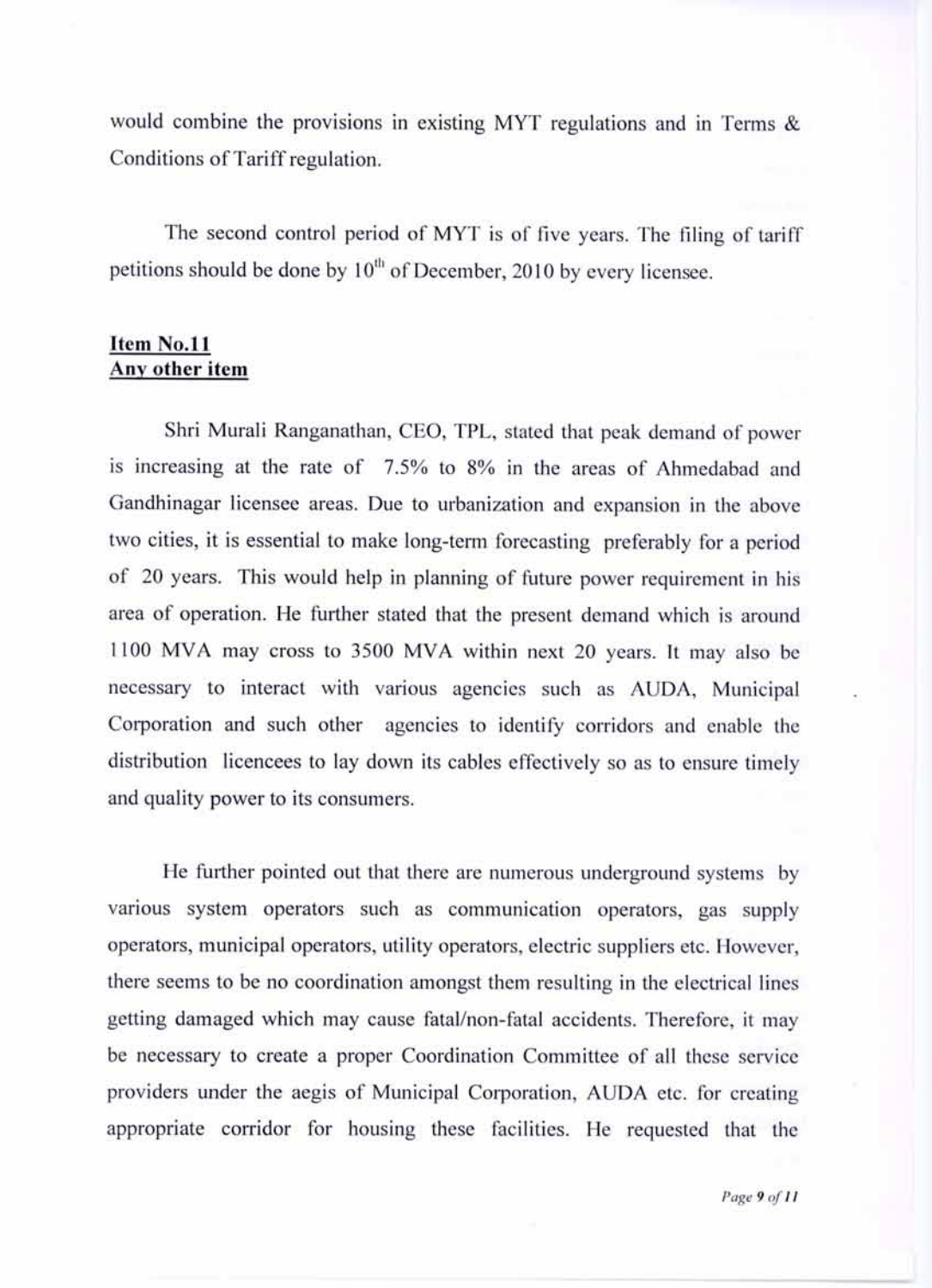Government may issue proper guidelines in this regard. The Chairman, GERC while appreciating the suggestions, requested TPL to prepare a detailed background Note in this regard.

It was decided that a Committee consisting of Secretary, GERC as Chairperson, MD, GUVNL, Chief Electrical Inspector and MDs of respective licensees should deliberate and recommend action for robust Demand Side Management and energy efficiency.

Shri Murali Ranganathan, CEO, TPL indicated that the existing rate of depreciation provided in the Regulations may require a revisit as the plant and equipment of the distribution assets have a different life cycle compared to transmission assets. It may not be proper to apply the CERC/GERC rate of depreciation as applicable to transmission licensees. The Commission assured that the same will be looked into at the time of next MYT Regulations.

Before the concluding session, two Power-point Presentations were made, one by MD, GUVNL regarding the power sector scenario in Gujarat and the second one by MD, GEDA about the availability of Renewable Energy Sources in Gujarat. These presentations were appreciated and the Chairman suggested follow up actions.

In the end, the Chairman, while thanking the members for their active participation, stated that all efforts should be made to ensure that the power sector becomes more efficient. He further emphasized the need for the distribution utilities, especially PGVCL, to reduce the backlog of agricultural consumer connections. He suggested that the next meeting of the forum would be held in the month of January or February 2011 to review and take stock of improvement.

*Page 10 of 11*